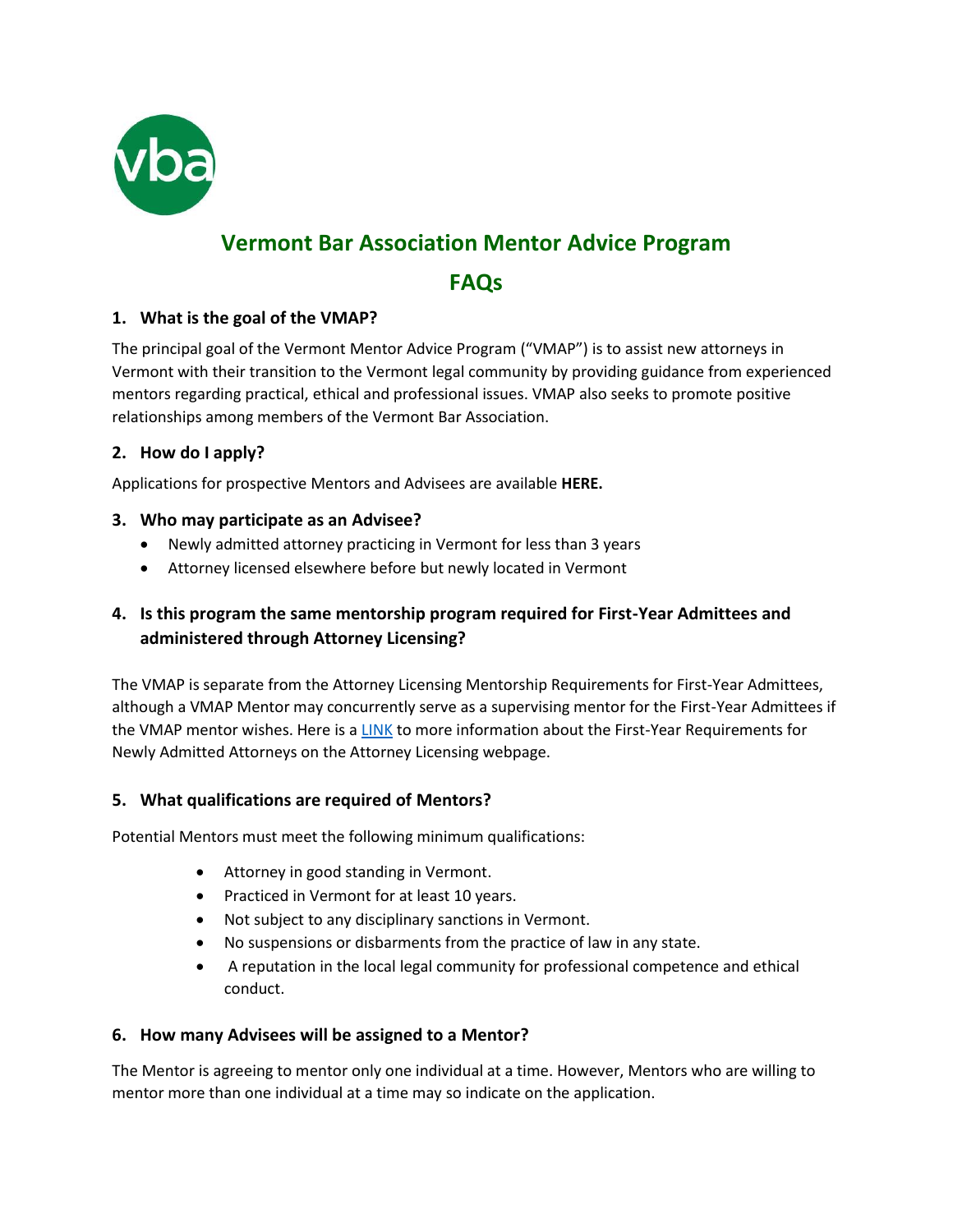## **7. Is additional training required for Mentors?**

No additional training is required of potential Mentors, although we refer Mentors to various resources for guidance, linked HERE.

## **8. What criteria are used to match an Advisee with a Mentor?**

Pairings will be made based upon a variety of factors, including areas of practice, size and type of firm or other legal employer, specific preferences/interests, and geographic location, keeping in mind that geographic location will not be a barrier for an otherwise excellent match.

## **9. What happens after a match is made?**

Once a match has been made, both parties will be notified. Mentors are responsible for contacting the Advisee within two weeks of the notification for purposes of setting up the initial meeting.

## **10. What should I expect at the initial meeting?**

Topics to review at the initial meeting include:

- 1. Participation Agreement
- 2. Boundaries of the relationship
- 3. Avoiding potential conflicts of interest
- 4. Preferred means of communication
- 5. Expectations of the relationship
- 6. Advisee's goals
- 7. Ethical guidelines
- 8. Plans for next meeting

## **11. How often should Mentor and Advisee meet?**

Mentors are encouraged to meet (in person or by telephone/ZOOM/etc.) once a month with Advisees and to be available as needed for email contact.

#### **12. Are communications confidential?**

Discussions between the Mentor and Advisee are to be treated as confidential to the fullest extent permitted by law.

#### **13. What are the responsibilities of the Mentor?**

The mentoring relationship is solely for educational purposes and professional guidance. Information provided by the Mentor does not constitute legal advice to the Advisee and/or the Advisee's clients. Mentors are expected to make initial contact with Advisee within two weeks of being notified, and to set up an initial meeting within four weeks of being notified. Mentors are encouraged to meet once a month with Advisee (in person or by telephone/ZOOM/etc.) and to be available as needed for email contact. Mentors are also expected to complete a brief confidential evaluation at the conclusion of the mentorship period.